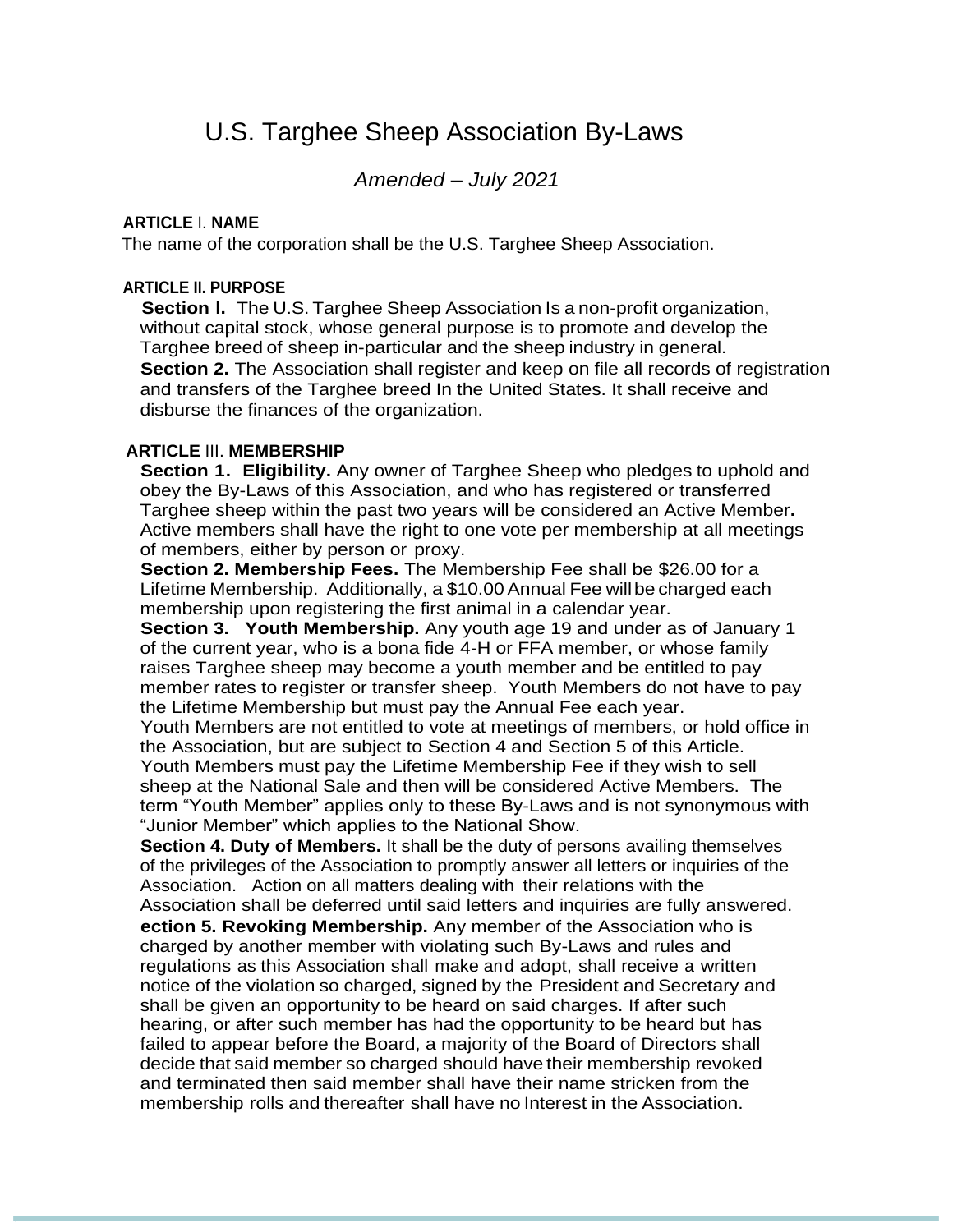Any member whose membership has been revoked may, at the discretion of the Board of Directors, be permitted to transfer the sheep registered in the name, or to register and transfer the progeny of such sheep, within six (6) months after the date of the cancellation of their membership.

## **ARTICLEIV. PRINCIPAL OFFICE**

The principal office of the corporation shall be designated by the current Secretary/Treasurer of the U.S. Targhee Sheep Association.

## **ARTICLE V. MEETINGS**

**Section 1. Time and place of Annual Meeting.** The Annual Meeting of the membership shall be held at such time and place as the Board of Directors may designate. It will be in conjunction with the annual show and sale unless the show and sale is not held. If that happens the annual meeting will be scheduled and held either virtually or at a designated location.

**Section 2. Time and place of Semi-Annual Meeting.** Winter business meeting shall be scheduled to conduct USTSA business from the annual meeting or to deal with new business that arises. This meeting could be held in person or online.

**Section 3. Notice** The Secretary shall give not less than twenty (20) days notice to the membership concerning the time and place of the annual meeting. This notice shall be by first class mail or email and include the agenda for the meeting. Agenda items need to be submitted 30 days prior to the meeting.

**Section 4. Special Meetings.** A special meeting of the members may be called by the President, a majority of the Board of Directors, or by ten (10) percent of all Active Members. Said call shall be in writing and shall state the purpose of such meeting. No business shall be transacted at a special meeting other than that as is stated in the purpose of the call.

**Section 5. Quorum.** A majority of the members present at any duly called annual or special meeting may transact any business properly to come before said meeting. **Section 6. Proxies.** At any meeting members may be represented by proxy, but such proxy shall be in writing, properly witnessed and signed, and filed with the secretary prior to the meeting being, called to order. Voting by proxy is limited to voting for candidates for offices and any specific issues which are listed on the proxy.

## **ARTICLE VI. BOARD OF DIRECTORS**

**Section 1. Number and Election.** The affairs of the Association shall be managed by a Board of six (6) Directors, elected by the membership at the annual meeting, consisting of four (4) Directors from four (4) designated geographical areas and two (2) Directors at Large. No geographical area shall have more than two (2) Directors at one time. One of the two Directors at Large will represent the West and Montana geographic areas. The second Director at Large will represent the East and Central Plains geographic areas. The geographical areas shall be established by the •Board of Directors. Each Director shall reside in the geographic area they represent and will serve a three (3) year term and may succeed themselves. Two (2) Directors shall be elected each Annual Meeting. In addition, Directors shall be elected to fill vacancies on theBoard.

**Section 2. Eligibility.** A Director. must by an Active Member of the U.S. Targhee Sheep Association and they must own registered Targhee Sheep. If a Director disposes of their registered Targhee Sheep, they shall automatically resign from the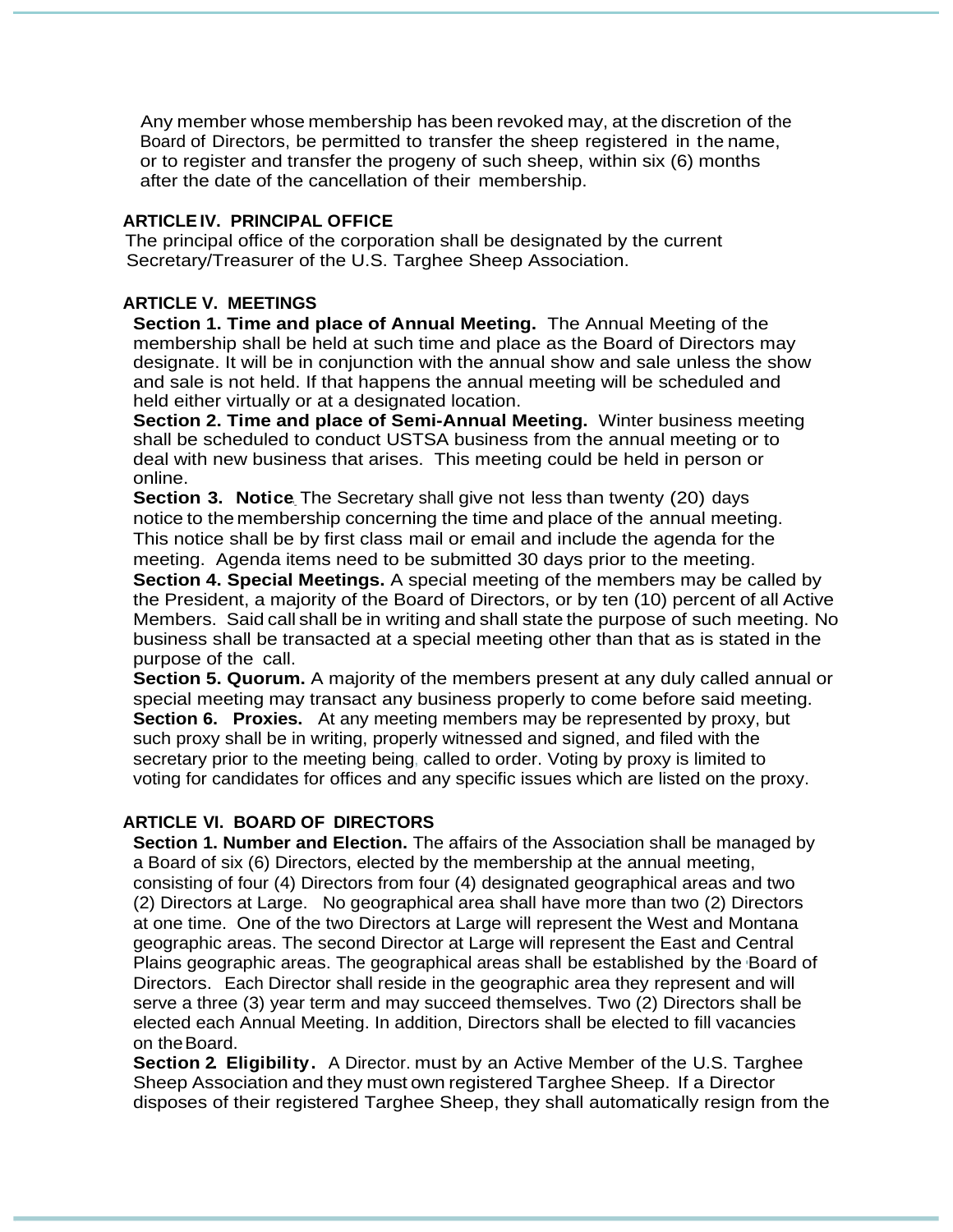Board of Directors and the Board may then appoint a successor to act until the next annual meeting of the Association.

**Section 3. Compensation.** Directors shall be reimbursed for expenses incurred attending special Director's Meetings, but not for attending the Annual Meeting. The Board of Directors shall fix compensation for the Secretary/Treasurer.

**Section 4. Quorum.** Four (4) Board Members shall constitute a quorum.

**Section 5. Vacancy.** The Board of Directors shall have the power to fill vacancies on the Board until a successor is elected at the next annual meeting to fill the unexpired term.

**Section 6. Removal.** Any Director may be removed by the vote of a majority of the members present in person or by proxy at a meeting of the membership called expressly for that purpose.

**Section 7. Committees.** The Board of Directors may appoint standing or temporary committees made up of either: Directors or non-Directors or both and invest such committees with such powers as the Directors see fit. The committee shall be required to keep regular minutes of its transactions and shall report the same to the Board at its regular meetings or upon request.

#### **ARTICLE VII. OFFICERS**

**Section 1. General.** The Officers of the Association shall consist of a President, a Vice President, and a Secretary/Treasurer.

**Section 2. Election.** The Board of Directors, at their annual meeting shall elect from their members, a President and a Vice-President to serve one-year terms. No person shall hold the office of President more than three (3) consecutive terms. The Board of Directors, at their annual meeting, shall elect a Secretary/Treasurer who is not a member of the Board of Directors and may, or may not be, a member of the U.S. Targhee Sheep Association.

**Section 3. Duties of the President.** The President shall preside over all meetings of members and Directors. Subject to the advice of the Directors, direct the affairs of the Association. Sign as President, all<sup>1</sup> contracts, notes ang other instruments when so directed by the Board of Directors and perform all duties that are usual to the presiding officer.

**Section 4. Duties of the Vice President.** The Vice President shall act in the capacity of the President in the event of the President's absence, disability, resignation or death.

**Section S. Duties of the Secretary/Treasurer.** The Secretary/Treasurer shall be responsible for managing the day to day affairs of the Association in a manner as directed by the Board of Directors. The Secretary/Treasurer shall have charge of funds of the Association and shall be empowered to disburse Association funds as the Board of Directors direct. The Secretary/Treasurer shall make quarterly reports to the Directors regarding the financial business of the Association. Whenever there is a change of Secretary/Treasurer, the Board of Directors shall conduct an audit of the Association's financial condition.

**Section 6. Vacancies.** Vacancies caused by death, resignation, incapacity, or removal from office shall be filled by the Board of Directors and shall serve until a successor is elected at the next Annual Meeting.

**Section 7. Removal.** Any officer may be removed by the vote of a majority of the Directors at any regular or special meeting called for that purpose at which a quorum is present.